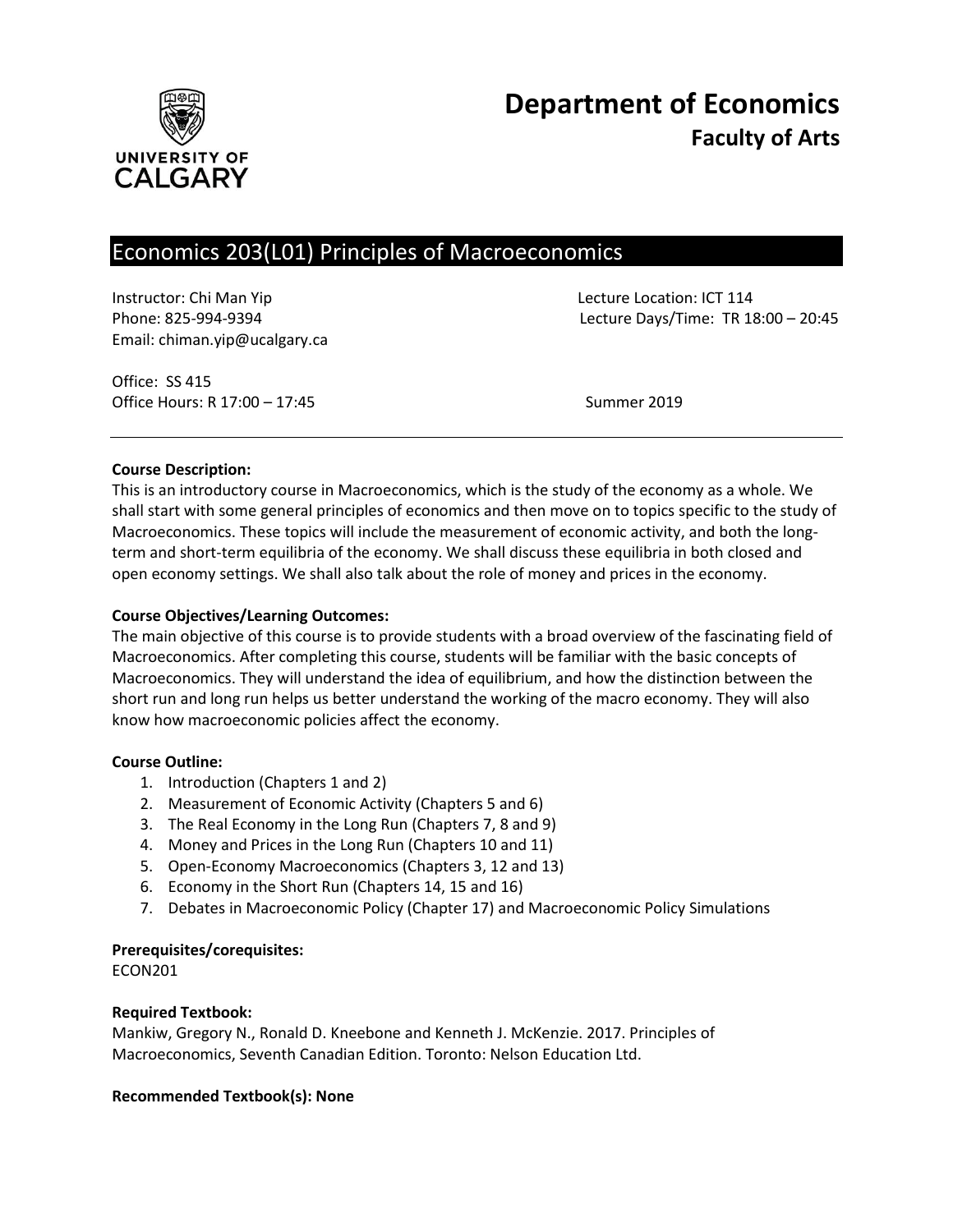## **Desire2Learn:**

This course will make use of the Desire2Learn (D2L) platform. Students who are registered in the course can log on a[t http://d2l.ucalgary.ca](http://d2l.ucalgary.ca/) through their student centre. Please note that D2L features a class e-mail list that may be used to distribute course-related information. These e-mails go to your University of Calgary e-mail addresses only.

## **Tutorials:**

Students are expected to attend the weekly tutorial section to which they have been assigned. During the tutorials, the TA will discuss pre-assigned questions and additional material relevant to the course that is not covered in lectures.

## **Grade Determination and Final Examination Details:**

| Assignment 1: (July 16 in class)            | 10% |
|---------------------------------------------|-----|
| Midterm Examination 1: (July 23 in class)   | 20% |
| Assignment 2: (July 30 in class)            | 10% |
| Midterm Examination 2: (August 6 in class)  | 20% |
| Final Examination: (Scheduled by Registrar) | 40% |

The official grading system will be used. See <http://www.ucalgary.ca/pubs/calendar/current/f-1-1.html>.

If a student's letter grade on the final exam exceeds their midterm(s) letter grade, the weight of the midterm(s) is (are) transferred to the final exam. The student must have written the midterm(s) or provided supporting documentation for the absence(s) such as a medical note or statutory declaration.

The final examination will be comprehensive, scheduled by the Registrar, held in a classroom, and last 2 hours. If a student cannot write their final exam on the date assigned by the Registrar's Office, they need to apply for a deferred exam [www.ucalgary.ca/registrar/exams/deferred\\_final.](http://www.ucalgary.ca/registrar/exams/deferred_final) Under no circumstance will this be accommodated by the Department.

All assignments, tests and exams will be based on multiple-choice questions. Non-programmable calculators WILL be allowed during the writing of tests or final examinations. As per the Writing Across the Curriculum Statement in the Calendar, writing and grading thereof will be a factor in the evaluation of student work.

Any student work which remains undistributed after the last day of classes will be available to students through the instructor's office during the instructor's office hours.

THERE WILL BE NO MAKEUP OR DEFERRED QUIZZES/TESTS/EXAMS under any circumstances, nor may the quizzes/tests/exams be written early. Students unable to write the quizzes/tests/exams because of documented illness, family emergency, religious observance, or university-sanctioned event will have the weight shifted to the final examination; otherwise a grade of zero will be assigned.

## **Reappraisal of Grades and Intellectual Honesty:**

*For reappraisal of graded term work, see Calendar I.2* <http://www.ucalgary.ca/pubs/calendar/current/i-2.html>

*For reappraisal of final grade, see Calendar I.3* <http://www.ucalgary.ca/pubs/calendar/current/i-3.html>

*Statement of Intellectual Dishonesty, see Calendar K.4* <http://www.ucalgary.ca/pubs/calendar/current/k-4.html>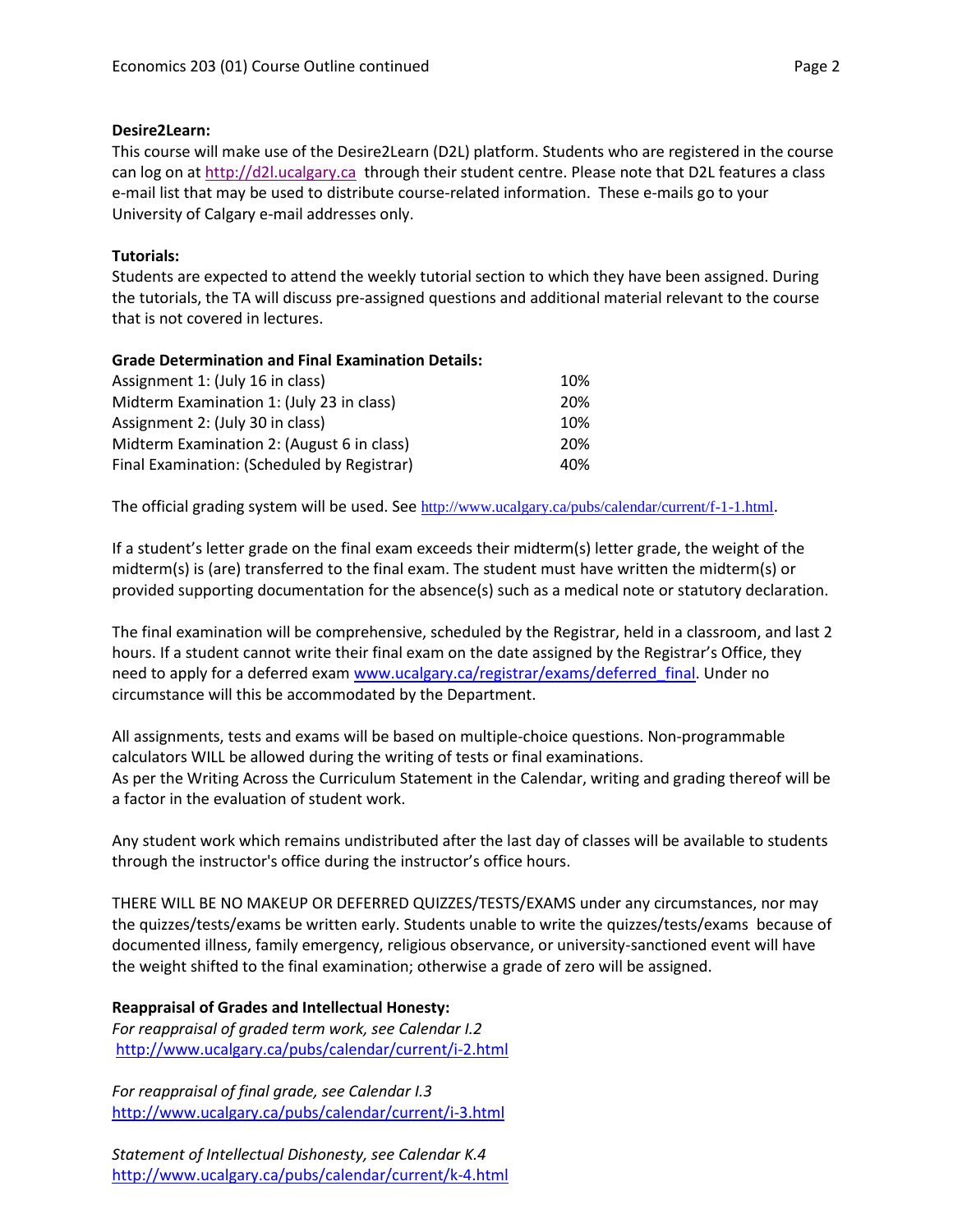*Plagiarism and Other Academic Misconduct, see Calendar K.5* <http://www.ucalgary.ca/pubs/calendar/current/k-5.html>

### **Academic Accommodations:**

The student accommodation policy can be found at: [ucalgary.ca/access/accommodations/policy](http://www.ucalgary.ca/access/accommodations/policy).

Students needing an accommodation because of a disability or medical condition should communicate this need to Student Accessibility Services in accordance with the Procedure for Accommodations for Students with Disabilities [ucalgary.ca/policies/files/policies/student-accommodation-policy.](http://www.ucalgary.ca/policies/files/policies/student-accommodation-policy.pdf)

Students needing an Accommodation based on a Protected Ground other than disability should communicate this need, preferably in writing, to the course instructor.

### **Important Dates:**

Please check:<http://www.ucalgary.ca/pubs/calendar/current/academic-schedule.html>

### **Student Organizations:**

Faculty of Arts Students' Association (F.A.S.A.): Economics Department Representative Office: SS 803, E-mail: [econrep@fasaucalgary.ca](mailto:econrep@fasaucalgary.ca) and Web[: www.fasaucalgary.ca.](http://www.fasaucalgary.ca/)

Society of Undergraduates in Economics:

[https://www.ucalgarysue.com/.](https://www.ucalgarysue.com/)

Society of Undergraduates in Economics is a student run organization whose main purpose is to assist undergraduate economics students to succeed both academically and socially at the University of Calgary. Services include access to the exam bank, career events such as Industry Night and information sessions, mentorship programs, and social events for members. They invite you to join by contacting SUE at societyofundergradsineconomics@gmail.com.

## **Faculty of Arts Program Advising and Student Information Resources:**

- Have a question, but not sure where to start? The Arts Students' Centre is your information resource for everything in Arts! Drop in at SS102, call them at 403-220-3580 or email them at [artsads@ucalgary.ca.](mailto:artsads@ucalgary.ca) You can also visit the Faculty of Arts website at <http://arts.ucalgary.ca/undergraduate> which has detailed information on common academic concerns, including program planning and advice.
- For registration (add/drop/swap), paying fees and assistance with your Student Centre, contact Enrolment Services at 403-210-ROCK [7625] or visit them in the MacKimmie Library Block.
- Online writing resources are available at [http://www.ucalgary.ca/ssc/resources/writing-support.](http://www.ucalgary.ca/ssc/resources/writing-support)

### **Evacuation Assembly Point:**

In case of an emergency evacuation during class, students must gather at the designated assembly point nearest to the classroom. The assembly point for this classroom is Energy, Environment & Experiential Learning (EEEL).

### **Safewalk:**

The Safewalk program provides volunteers to walk students safely to their destination anywhere on campus. This service is free and available 24 hrs/day, 365 days a year. **Call 403-220-5333.**

## **Freedom of Information and Protection of Privacy (FOIP) Act:**